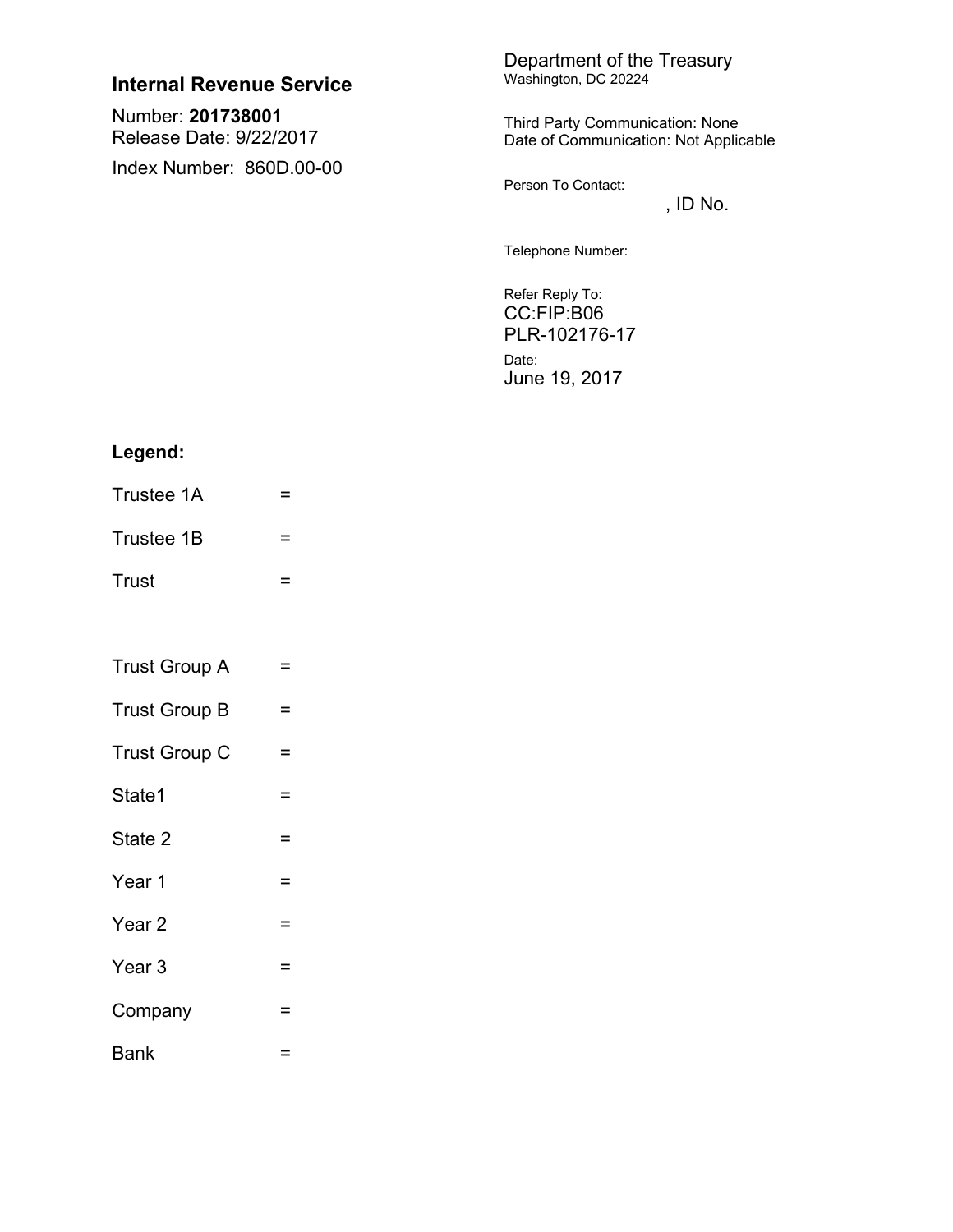# PLR-102176-17 2

| Exchange    | = |
|-------------|---|
| Date 1      | = |
| A           | = |
| B           | = |
| $\mathsf C$ | = |
| Month       | = |
|             |   |

Dear

This letter is in reply to a letter dated January 6, 2017, in which Trustee 1A and Trustee 1B (together referred to as "Trustees"), solely in their capacity as trustee or indenture trustee and separate trustee, respectively, of the real estate mortgage investment conduits ("REMICs") identified in Appendix A hereto (each a "Taxpayer" and, collectively, the "Taxpayers"), request certain rulings in connection with each Taxpayer's qualification as a REMIC under §§ 860A-860G of the Internal Revenue Code. Specifically, you have asked for the following rulings:

1. In the case of each Taxpayer for which a timely, valid and continuing REMIC election has been made in accordance with the applicable Governing Agreements (as defined below), none of (i) the execution of the Settlement Agreement (as defined below), (ii) the methodology for determining, and the right to receive, an Allocable Share (as defined below) of the Settlement Payment (as defined below), or (iii) the receipt of an Allocable Share of the Settlement Payment, will cause such Taxpayer to fail to meet the requirements of § 860D(a)(4).

2. In the case of each Taxpayer for which a timely, valid and continuing REMIC election has been made in accordance with the applicable Governing Agreements, the receipt of an Allocable Share of the Settlement Payment will be treated as a payment received on qualified mortgages within the meaning of  $\S$  1.860G-2(g)(1)(ii) of the Income Tax Regulations.

3. In the case of each Taxpayer for which a timely, valid and continuing REMIC election has been made in accordance with the applicable Governing Agreements, the distribution of an Allocable Share amount in accordance with the applicable Governing Agreements and the Settlement Agreement will not cause any regular interest in such Taxpayer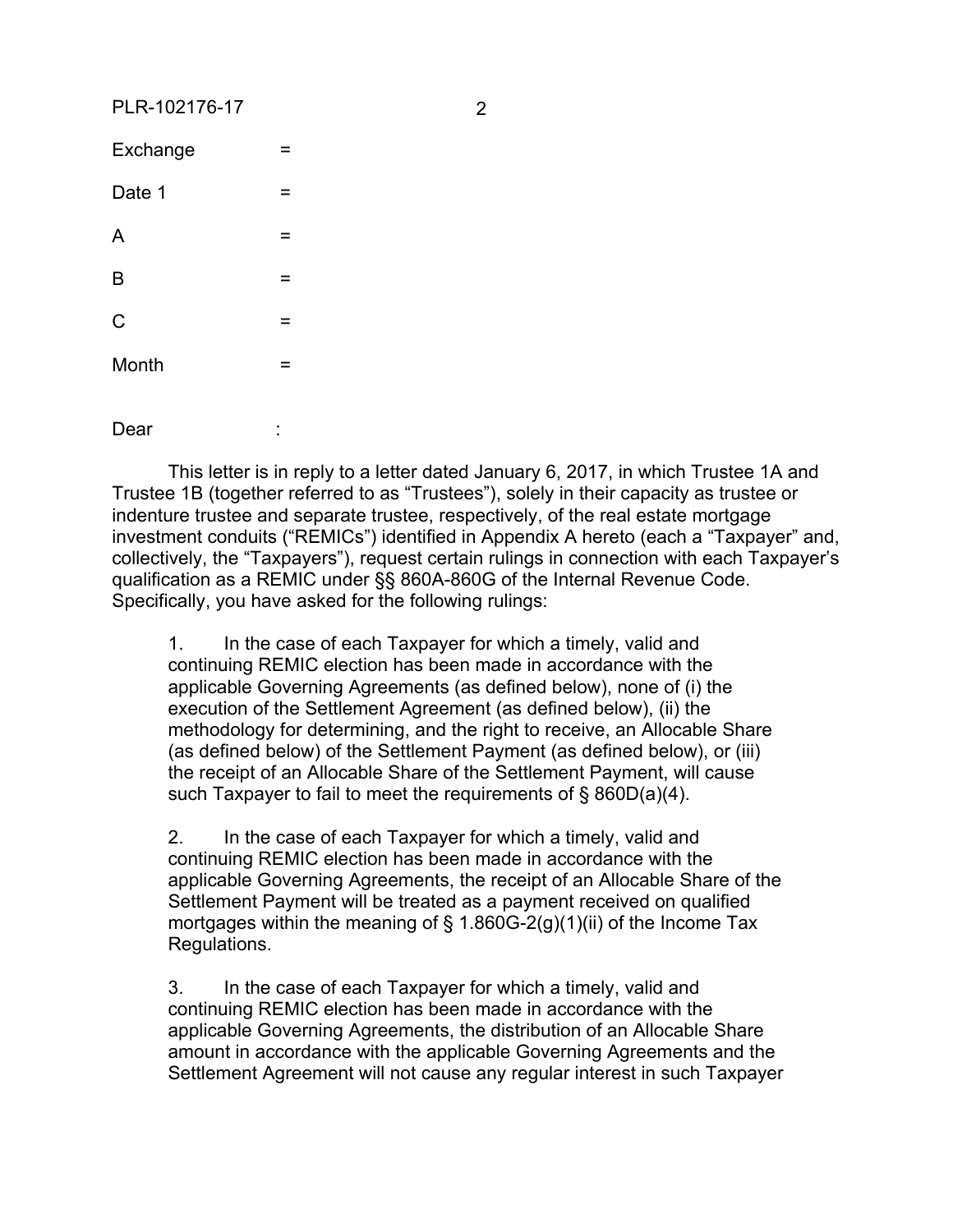to fail to qualify as a "regular interest" as defined in § 860G(a)(1) or the sole class of residual interest in such Taxpayer to fail to qualify as a "residual interest" as defined in § 860G(a)(2).

4. In the case of each Taxpayer for which a timely, valid and continuing REMIC election has been made in accordance with the applicable Governing Agreements, the receipt of an Allocable Share amount will not be treated as a "prohibited transaction" within the meaning of § 860F(a)(2) or as a contribution that is subject to the tax imposed under § 860G(d)(1).

#### **Facts**

#### *Background*

Trustee 1A acts as trustee or indenture trustee for A residential mortgage-backed securitization ("RMBS") Trusts. Trustee 1B acts as a separate trustee for the Trusts, and was appointed in connection with and for purposes of pursuing mortgage loan repurchase claims on behalf of the Trusts. Each Trust comprises one or more Taxpayers, each of which has elected to be treated as a REMIC within the meaning of § 860D. Each of the A RMBS trusts is evidenced by a separate pooling and servicing agreement ("PSA") or an indenture ("Indenture") and related sale and servicing agreement ("SSA"). In addition, each Trust and Taxpayer may have entered into mortgage loan purchase agreements and other related agreements (each of the PSAs, Indentures, SSAs and other agreements, a "Governing Agreement" and collectively, the "Governing Agreements"). The laws of State 1 govern the rights and obligations of the parties to the Governing Agreements, including Trustees. The annual accounting period for each Taxpayer is the calendar year and each Taxpayer utilizes the accrual method of accounting for maintaining its accounting books and filing its U.S. federal income tax return.

Company is a bank holding company whose shares of common stock are traded on the Exchange. Company and its subsidiaries (collectively, "Bank") constitute a banking and financial services organization.

The Taxpayers function as residential mortgage loan securitization vehicles. The Taxpayers were established during the period of Year 1 through Year 2 for the primary purpose of raising financing in the securitization market with respect to pools of residential real estate mortgage loans originated or acquired by Bank, the sponsor of the mortgage securitizations.

The securitization process for each Trust and its related Taxpayers generally occurred as follows: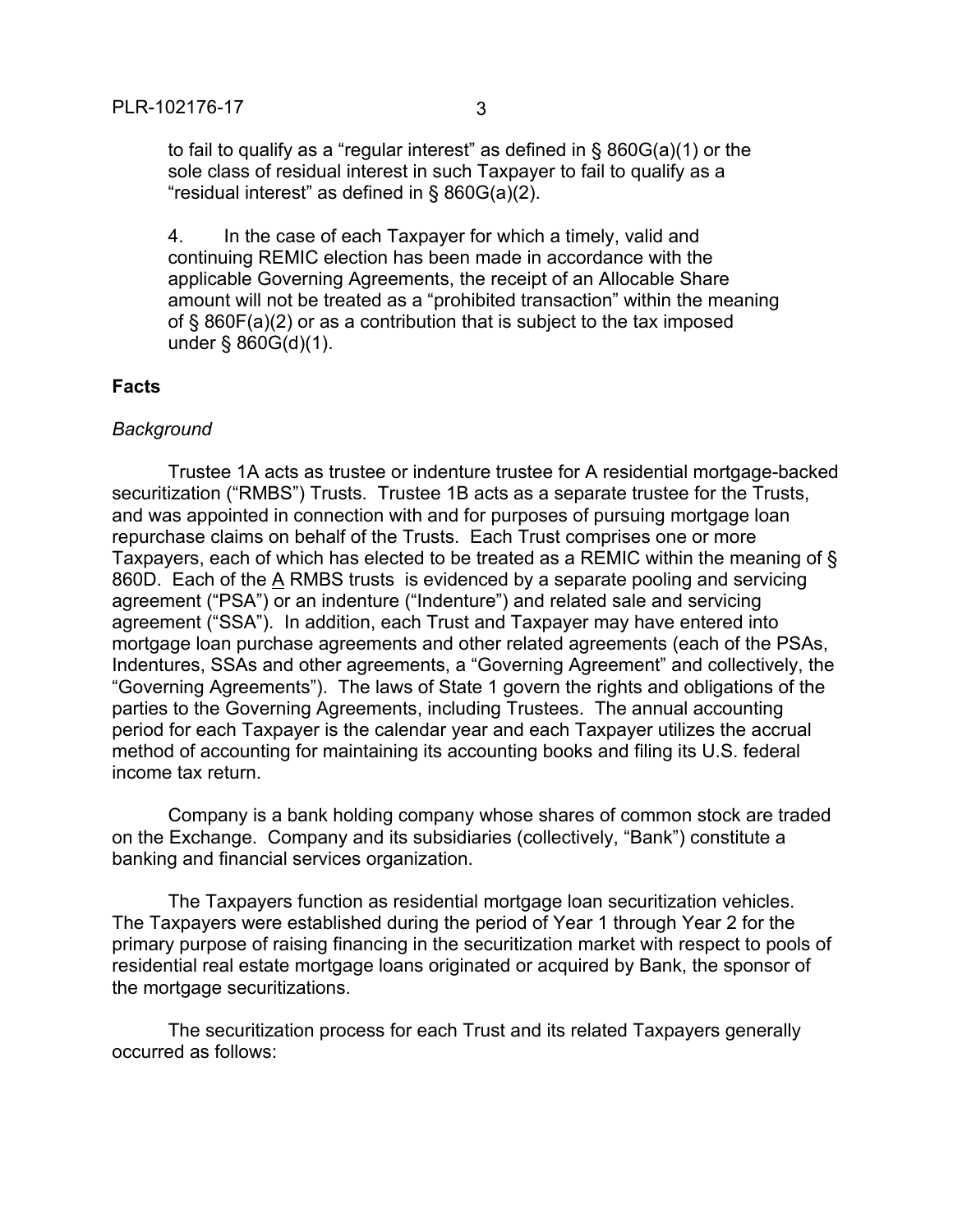1. One or more Bank entities, as seller (the "Seller"), sold portfolios of residential mortgage loans (the "Mortgage Loans") to another Bank entity (the "Depositor").

2. For Trusts governed by PSAs, the Depositor conveyed the Mortgage Loans to Trustee 1A, acting on behalf of the Trusts and the Taxpayers to be held in trust. For Trusts governed by an Indenture and SSA, the Depositor conveyed the Mortgage Loans to a State 2 statutory trust for the benefit of the noteholders, and the owner trustee, on behalf of the statutory trust, assigned to Trustee 1A, as indenture trustees all of the statutory trust's right, title and interest in and to the Mortgage Loans.

3. Several classes of Trust certificates or notes representing various entitlements to the underlying mortgage pool's cash flows then were issued and sold through an underwriter or underwriters to investors (the "Investors").

4. In certain instances, all or part of a class of issued certificates or notes may have been retained by Bank for a period.

5. For each Trust, a master servicer, servicer, or both, including applicable subservicers (the "Servicer") was charged with responsibility for, among other things, collecting debt service payments on the Mortgage Loans, taking any necessary enforcement action against borrowers, and remitting payments on a monthly basis for distribution to the Investors.

In each securitization, an election was made to treat the Mortgage Loans and certain related assets held by the applicable Trust as one or more REMICs under the Code.

The Governing Agreements for each Taxpayer and securitization contain a series of representations and warranties made for the benefit of each Trust. In general, these include representations that the Mortgage Loans had certain characteristics, such as loan-to-value ratio, property condition and mortgagor credit metrics; that the Mortgage Loans were underwritten in all material respects in accordance with certain underwriting guidelines; that the Mortgage Loans conform in all material respects to their descriptions in the investor disclosure documents; and that the origination, underwriting and collection practices of the Seller and each Servicer have been lawful and customary in the mortgage lending and servicing business.

# *The Dispute*

In a letter dated Date 1 to Bank, a group of institutional investors (the "Institutional Investors") alleged that a significant number of the Mortgage Loans, with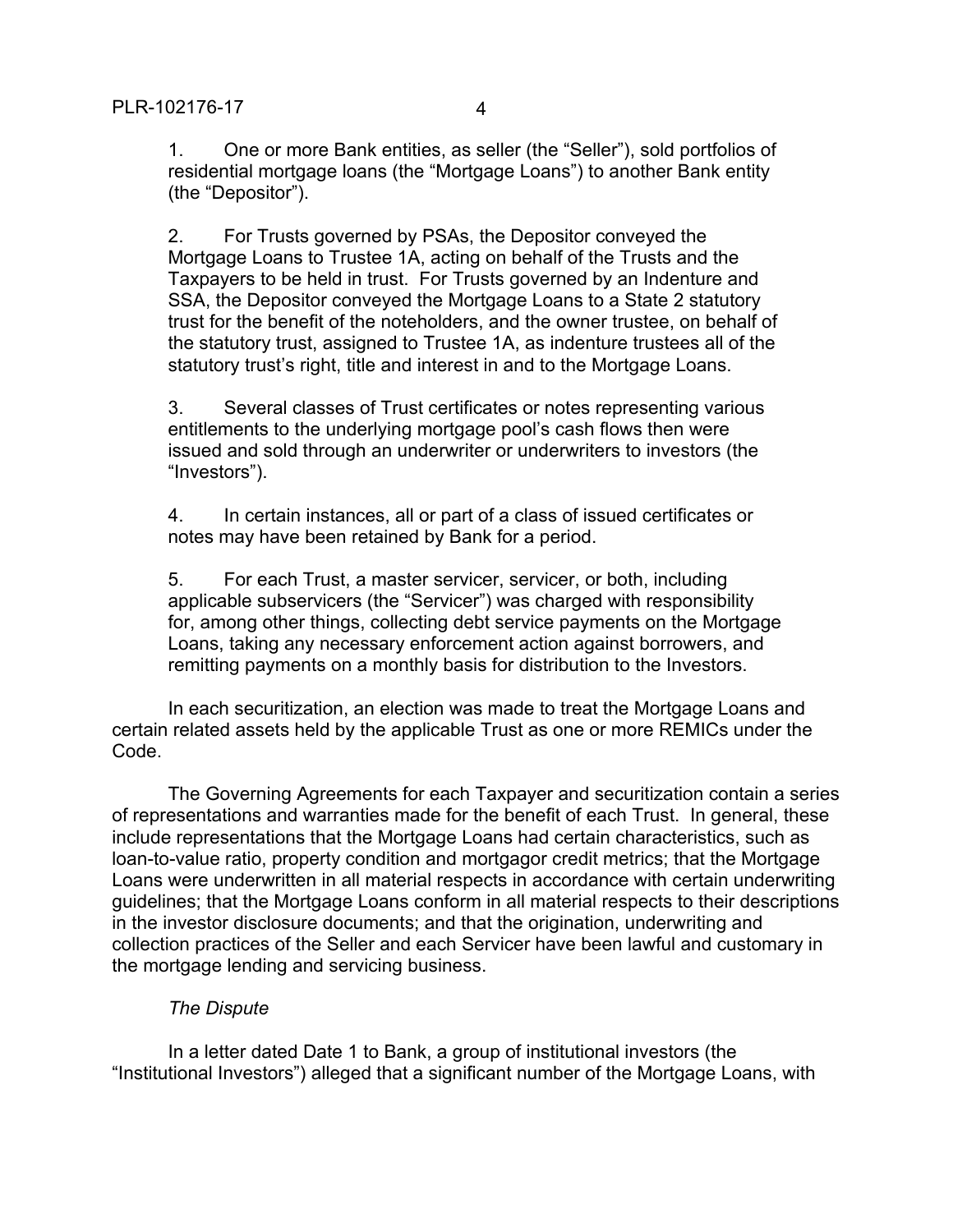respect to which the Institutional Investors held investment certificates or notes, had been sold or deposited into the RMBS trusts, including the Trusts, based on false and/or fraudulent representations and warranties by the mortgage originators, the Seller, and/or the Depositor. These assertions were based in part on the alleged excessive early default and foreclosure rates on and in respect to the Mortgage Loans.

Bank and the Institutional Investors engaged in extensive negotiations over a period of B years in an effort to reach a settlement relating to the alleged breaches of the Governing Agreements. The negotiations resulted in a settlement (the "Settlement") memorialized in a Settlement Agreement (the "Settlement Agreement") between the Institutional Investors and Bank.

The Settlement Agreement defines "Accepting Trustee" as a trustee that has accepted the Settlement Agreement on behalf of an RMBS trust, or on behalf of one or more separate Mortgage Loan groups contained within an RMBS trust. Trustees are each an Accepting Trustee under the Settlement Agreement.

The Settlement Agreement defines "Settlement Trust" as each RMBS trust, including each Taxpayer, for which the applicable Settlement Trustee accepted and signed the Settlement Agreement with respect to all Mortgage Loans held by the trust and in the case where the applicable Settlement Trustee accepted and signed the Settlement Agreement on behalf of one or more, but not all of the Mortgage Loan groups contained within an RMBS trust, each such separate Mortgage Loan group for which the applicable Settlement Trustee accepted and signed the Settlement Agreement.

Under the Settlement Agreement, any RMBS trust or specific Mortgage Loan group contained within an RMBS trust for which the Settlement Agreement was not accepted is referred to as a "Non-Settling Trust". None of the RMBS trusts that are Taxpayers, in their entirety, constitute a Non-Settling Trust. Each Settling Trust, and each Non-Settling Trust, is treated as a separate "trust" for purposes of determining payment under the Settlement Agreement. Settling Trusts and Non-Settling Trusts belong to one of three trust groups in the Settlement Agreement: Trust Group A, Trust Group B, and Trust Group C.

In Month Year 3, Trustees accepted and signed the Settlement Agreement, subject to, among other conditions, final court approval, on behalf of the Taxpayers.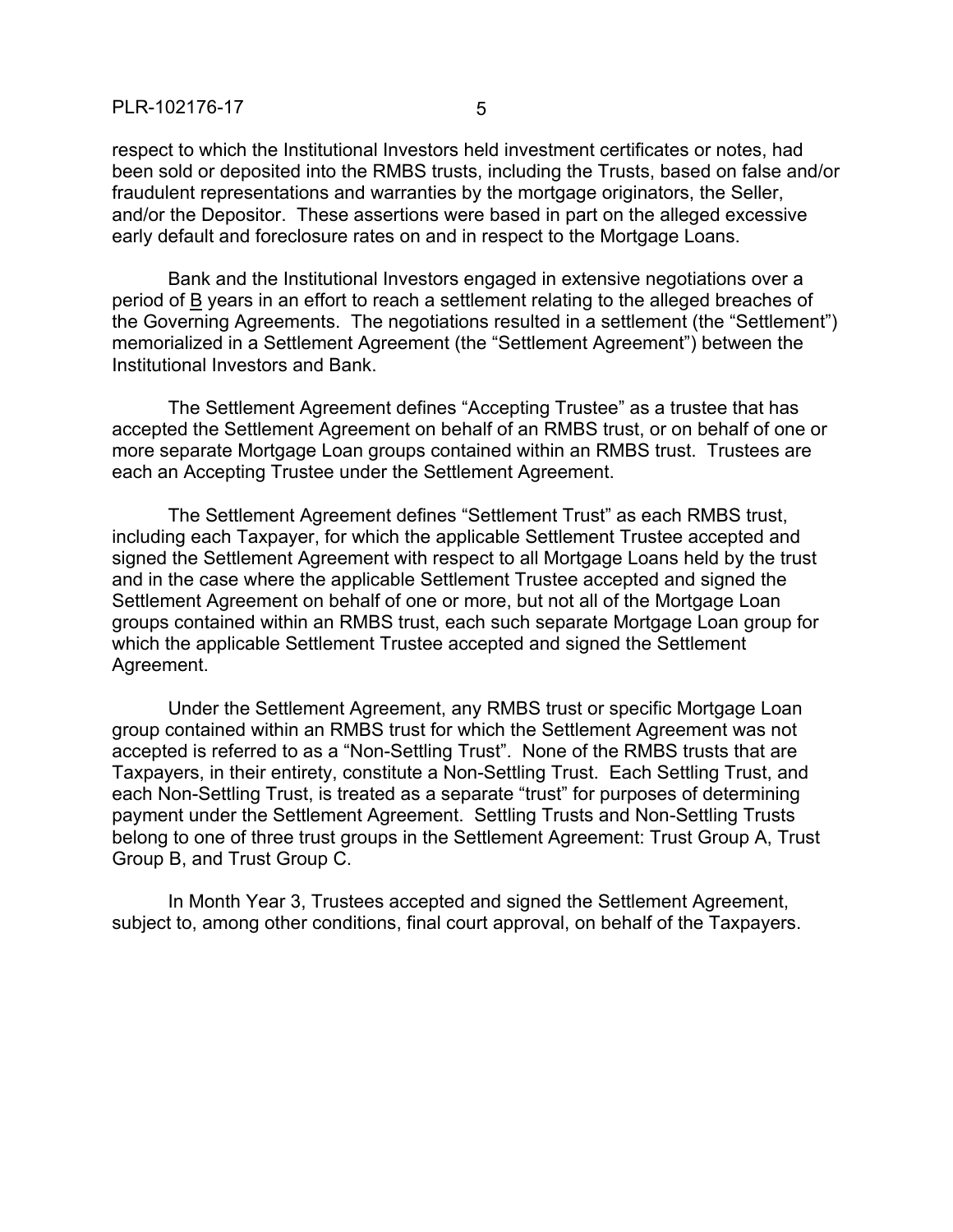The Settlement Agreement provides for a settlement payment to be allocated among all of the Settlement Trusts (the "Settlement Payment") and a release of claims against Bank that arise under or are based upon the Governing Agreements and that relate to the origination, sale, delivery, servicing, and/or administration of Mortgage Loans to or in each Taxpayer. The Settlement Agreement contains certain releases regarding the servicing of Mortgage Loans within the Settlement Trusts.

The Settlement Payment will be allocated among the Settlement Trusts in accordance with an agreed allocation formula that is based on the past and expected future losses associated with the Mortgage Loans held in all of the RMBS trusts. An independent financial advisor (the "Expert") retained by the Accepting Trustees will perform any calculations required in connection with the allocation formula, and those allocation calculations will be treated as final and accepted by the parties, absent bad faith or manifest error.

The Settlement Payment allocations are determined by reference to the amount of "net losses" incurred by each Settlement Trust and each Non-Settling Trust. The Expert will calculate the amount of net losses for each Settlement Trust and for each Non-Settling Trust that have been incurred and are estimated to be incurred from each trust's inception to its expected termination. The Expert will determine the net loss for each Settlement Trust and Non-Settling Trust that is a member of Trust Group A, Trust Group B, or Trust Group C (the "Individual Trust Loss").

For each Settlement Trust and each Non-Settling Trust that is a member of Trust Group A or Trust Group B, the adjusted individual trust loss (the "Adjusted Individual Trust Loss") is its Individual Trust Loss. For each Settlement Trust and each Non-Settling Trust that is a member of Trust Group C, the Adjusted Individual Trust loss equals the applicable Individual Trust Loss less 90% of the net losses associated with certain solvent mortgage loan originators that sold Mortgage Loans to Bank for inclusion in Trust Group C. The originators that sold such Mortgage Loans to Bank may bear ultimate primary liability for the net losses attributable to representation and warranty breaches with respect to such Mortgage Loans. As a result, Bank's liability for net losses with respect to such acquired Mortgage Loans is viewed for purposes of the allocation formula as a secondary liability and the Adjusted Individual Trust Loss for each Settlement Trust and each Non-Settling Trust in Trust Group C is reduced to reflect Bank's lesser responsibility for such losses.

The Expert will calculate the sum total of the Adjusted Individual Trust Losses for all Settlement Trusts and Non-Settling Trusts (the "Total Adjusted Trust Losses"). The Expert will then calculate the Adjusted Individual Trust Loss for each Settlement Trust and each Non-Settling Trust divided by the Total Adjusted Trust Losses (the "Trust Allocated Settlement Percentage").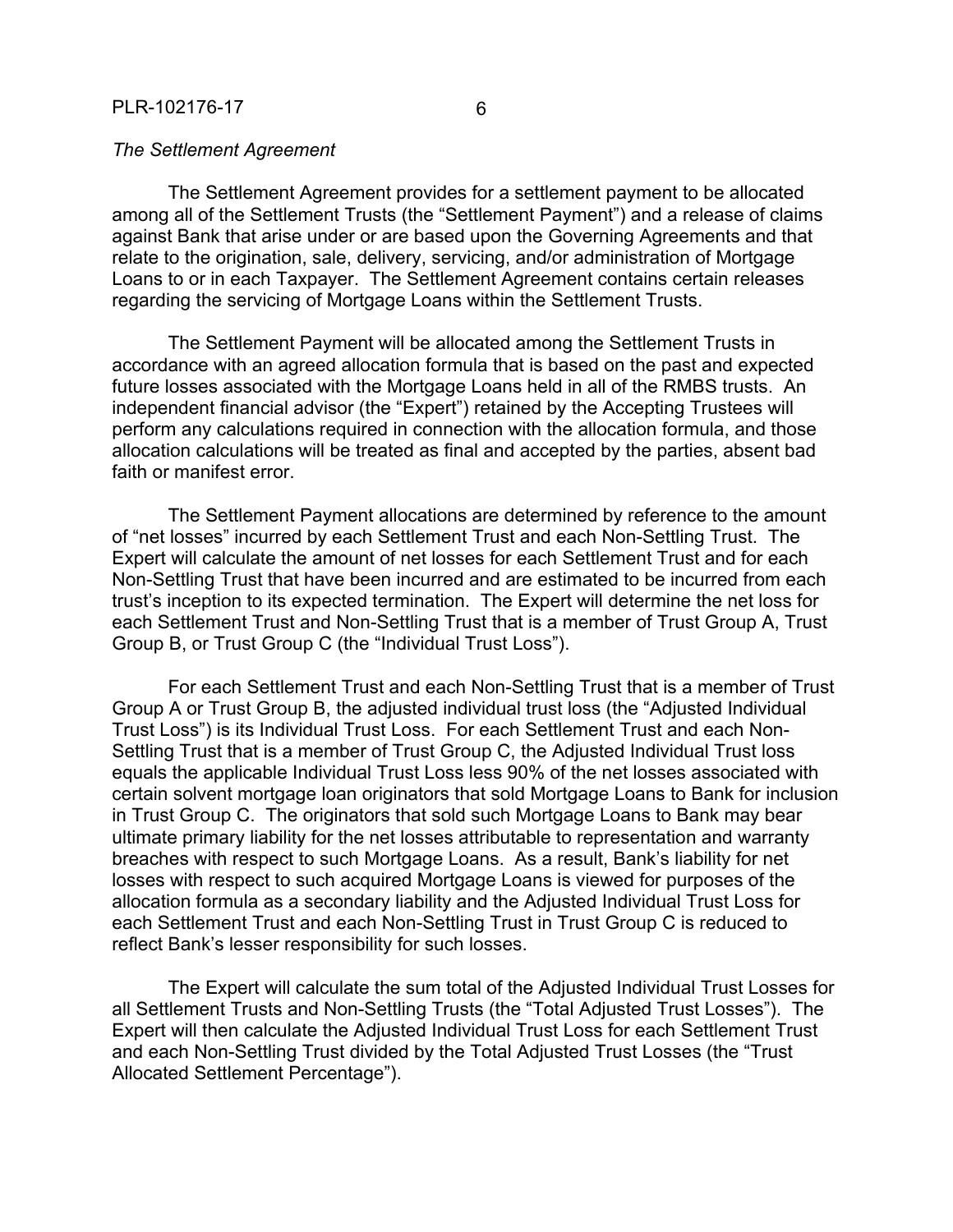The Expert will calculate the allocable share of the Settlement Payment for each Settlement Trust and for each Non-Settling Trust by multiplying the amount of the Settlement Payment by the Trust Allocated Settlement Percentage for each Settlement Trust and Non-Settling Trust (the "Allocable Share"). Only the Settlement Trusts will receive an Allocable Share of the Settlement Payment.

Within C days of the completion of the Expert's calculation of each Settlement Trust's Allocable Share, and at the direction of Trustees, Bank will wire each Settlement Trust's Allocable Share into the related Settlement Trust's collection or distribution account for further distribution to the Investors in accordance with the distribution provisions of the applicable Governing Agreements.

Each Taxpayer represents that the distribution provisions of the Settlement Agreement do not alter the rights or obligations of the Taxpayer or REMIC interests therein and that the distribution of Allocable Shares to the Investors is consistent with the distribution provisions contained in the Governing Agreements that provide for the distribution of subsequent recoveries or unscheduled principal amounts received. The Settlement Agreement requires that the distribution of the Settlement Trust's Allocable Share to its Investors be consistent with the applicable provisions contained in the Settlement Trust's Governing Agreements that provide for the distribution of subsequent recoveries or unscheduled principal amounts received, as the case may be. The Settlement Agreement provides that each Settlement Trust's distribution of Allocable Share amounts to the Investors be characterized as distributions of principal in respect of REMIC regular interest classes entitled to receive such distributions. Distributions to the Investors who hold regular interest classes entitled to receive principal will be made either in the order of seniority of such classes or on a pro-rata basis in accordance with applicable senior-subordinate principal distribution priority rules.

In the event a Settlement Trust's distribution waterfall provisions and its current Allocable Share amount available for distribution would combine to result in a distribution of any amount on or in respect of any trust's residual interest class, whether on the date of the distribution of an Allocable Share or on any subsequent distribution date that is not the final distribution date under the applicable Governing Agreement, such amount shall not be paid on or distributed to such residual class. Instead, the amount would be retained in the applicable Settlement Trust's distribution account, and on the next distribution date, would be distributed to the applicable regular interest Investors entitled to receive a principal distribution of subsequent recoveries or unscheduled payments of principal.

Consistent with the Governing Agreements, the Settlement Agreement requires the Accepting Trustee for each Settlement Trust to apply an aggregate notional amount equal to the amount of the Settlement Trust's Allocable Share in the reverse order of previously allocated losses, to increase and restore the balance of each applicable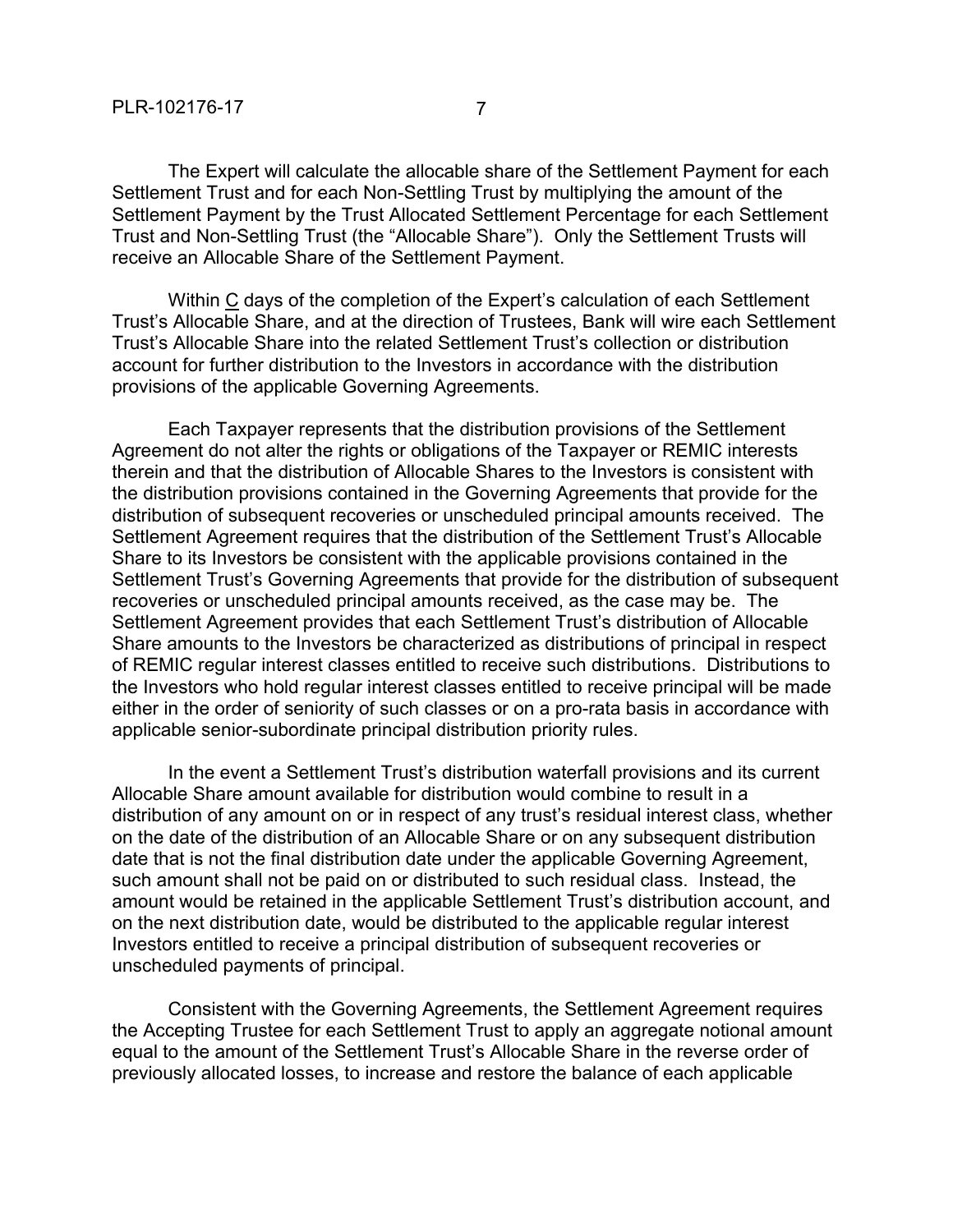class of principal entitled REMIC regular interest classes to which realized losses have been previously allocated to that REMIC regular interest class pursuant to the Governing Agreements. The Investors will not be entitled to payment in respect of interest on the amount of such increases for any interest accrual period relating to the distribution date on which such increase occurs or any prior distribution date. This requirement in the Settlement Agreement is intended only to increase and restore the balances of the regular interest class securities and does not affect the distribution of the Settlement Payment.

## **Law and Analysis**

# Issue #1 and #2: Qualified Mortgages, Permitted Investments, and Payments Received on Qualified Mortgages

Section 860D(a) provides that the terms "real estate mortgage investment conduit" and "REMIC" mean any entity that meets several requirements including that, as of the close of the third month beginning after the startup day and at all times thereafter, substantially all of the assets of the entity consist of qualified mortgages and permitted investments.

Section 860G(a)(3)(A) defines qualified mortgage to include any obligation (including any participation or certificate of beneficial ownership therein) which is principally secured by an interest in real property and which (i) is transferred to the REMIC on the startup day in exchange for regular or residual interests in the REMIC, (ii) is purchased by the REMIC within the 3-month period beginning on the startup day if, except as provided in regulations, such purchase is pursuant to a fixed-price contract in effect on the startup day, or (iii) represents an increase in the principal amount under the original terms of an obligation described in clause (i) or (ii) if such increase —(I) is attributable to an advance made to the obligor pursuant to the original terms of a reverse mortgage loan or other obligation, (II) occurs after the startup day, and (III) is purchased by the REMIC pursuant to a fixed price contract in effect on the startup day.

Section 860G(a)(5) defines "permitted investments" to mean any cash flow investment, qualified reserve asset, or foreclosure property. Section 860G(a)(6) defines "cash flow investment" to mean any investment of amounts received under qualified mortgages for a temporary period before distribution to holders of interests in the REMIC.

Section 1.860D-1(b)(3)(i) provides that, for purposes of the asset test of § 860D(a)(4), substantially all of a qualified entity's assets are qualified mortgages and permitted investments if the qualified entity owns no more than a *de minimis* amount of other assets. Section 1.860D-1(b)(3)(ii) sets forth a safe harbor rule which provides that the amount of assets other than qualified mortgages and permitted investments is *de*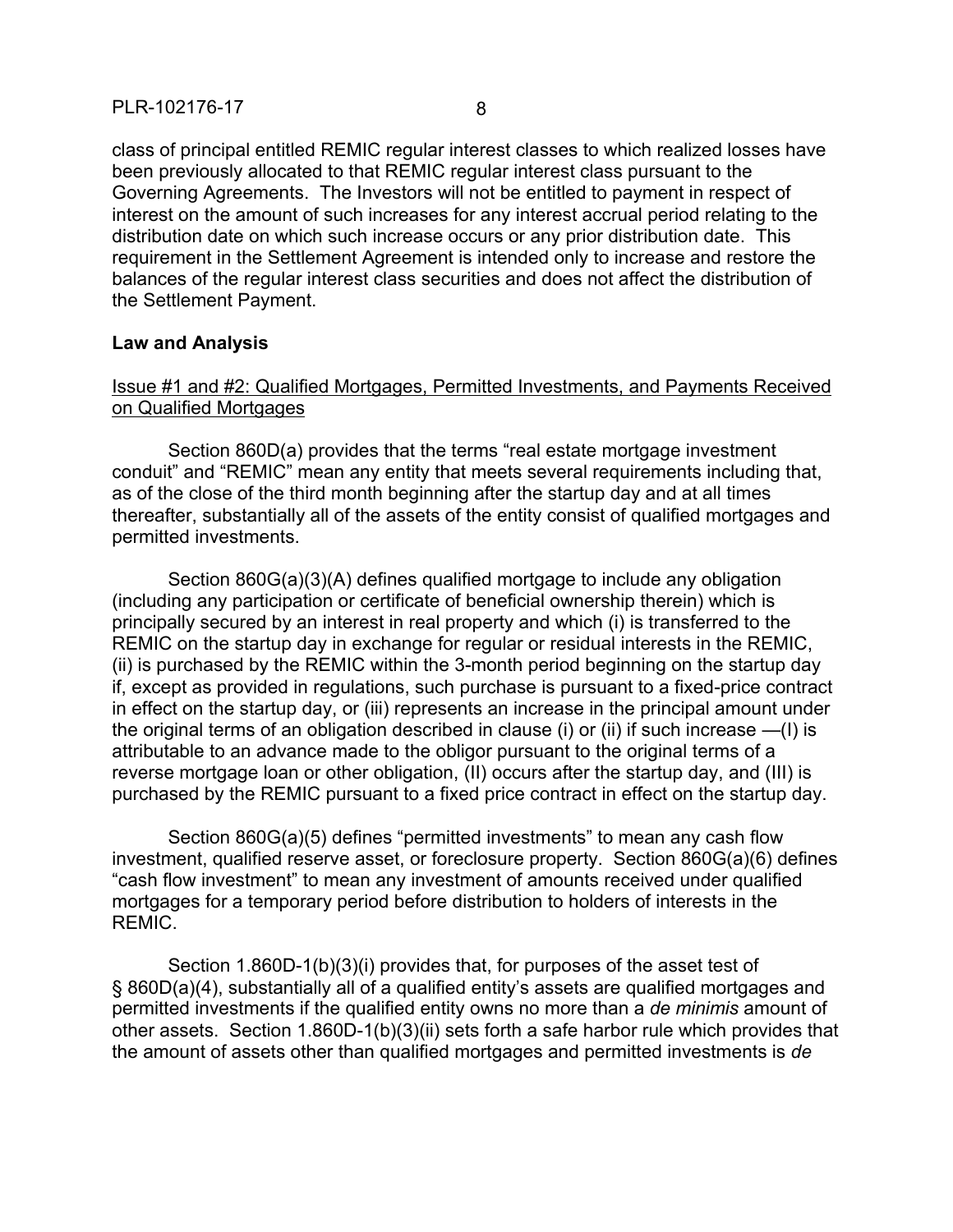*minimis* if the aggregate of the adjusted bases of those assets is less than one percent of the aggregate of the adjusted bases of all of the REMIC's assets.

Section 1.860G-2(g)(1)(ii) states that, in determining what is a cash flow investment, the term "payments received on qualified mortgages" includes, among other payments, payments by a sponsor or prior owner in lieu of the sponsor's or prior owner's repurchase of a defective obligation, as defined in § 1.860G-2(f), that was transferred to the REMIC in breach of a customary warranty.

Section 1.860G-2(f)(1) defines a defective obligation as a mortgage subject to certain defects including that the mortgage does not conform to a customary representation or warranty given by the sponsor or prior owner of the mortgage regarding the characteristics of the mortgage, or the characteristics of the pool of mortgages of which the mortgage is a part.

Each Taxpayer's right to receive its Allocable Share under the Settlement Agreement arises from the Mortgage Loans. The Allocable Share for each Taxpayer is a contract claim that stems directly from the rights held by Trustee on behalf of each Taxpayer and its status as a REMIC. Therefore, a Taxpayer's right to receive an Allocable Share is not an asset that is newly acquired by a REMIC after its startup date. The execution of the Settlement Agreement, the methodology used to determine a Taxpayer's Allocable Share, and the receipt of the Allocable Share by a Taxpayer, arise from each Taxpayer's interest in the Mortgage Loans and its status as a REMIC, and, therefore, will not cause any Taxpayer to fail to meet the requirements under  $§ 860D(a)(4).$ 

The Allocable Share under the Settlement Agreement is the result of a dispute between the Institutional Investors and Bank regarding whether the Mortgage Loans conveyed to each Taxpayer violated customary representations and warranties under the respective Governing Agreements. For purposes of the REMIC rules, a defective obligation includes mortgages that do not conform to a customary representation or warranty given by the sponsor or prior owner of the mortgage regarding the characteristics of the mortgage, or the characteristics of the pool of mortgages of which the mortgage is a part. Each Taxpayer's right to the Allocable Share under the Settlement Agreement is akin to a payment received by such Taxpayer from a sponsor or prior owner in lieu of the sponsor or prior owner's repurchase of such a defective obligation. Therefore, pursuant to § 1.860G-2(g)(1)(ii), the Allocable Share will be considered a payment received on a qualified mortgage pursuant to § 1.860G- $2(g)(1)(ii)$ .

#### Issue #3: Regular and Residual Interests

Section 860G(a)(1) defines a "regular interest" in a REMIC to mean any interest in a REMIC which is issued on the startup day with fixed terms and which is designated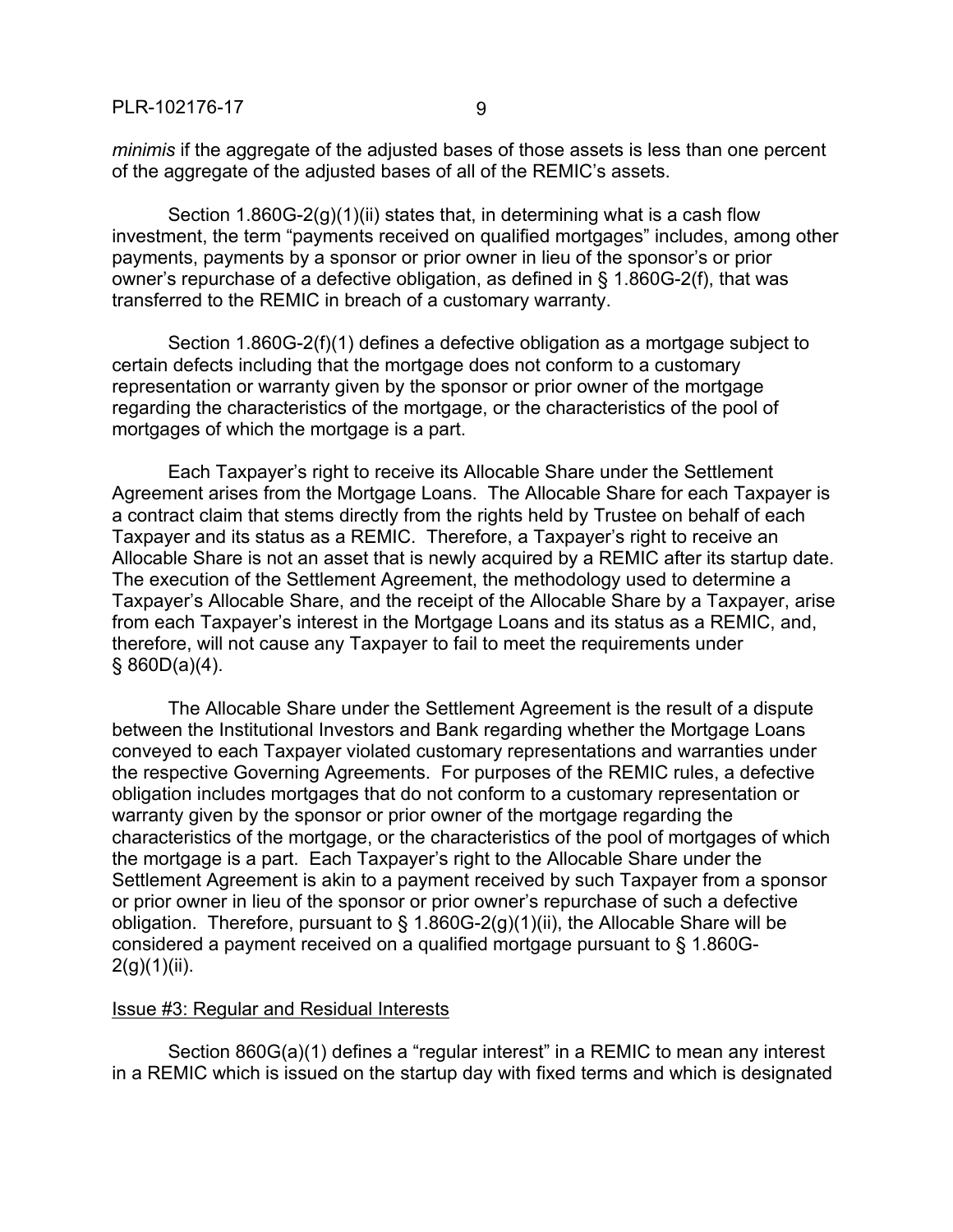as a regular interest if (A) such interest unconditionally entitles the holder to receive a specified principal amount (or other similar amount), and (B) interest payments (or other similar amount), if any, with respect to such interest at or before maturity (i) are payable based on a fixed rate (or to the extent provided in regulations, at a variable rate), or (ii) consist of a specified portion of the interest payments on qualified mortgages and such portion does not vary during the period such interest is outstanding.

Section 860G(a)(2) defines a "residual interest" in a REMIC to mean an interest in a REMIC which is issued on the startup day, which is not a regular interest, and which is designated as a residual interest.

Section 860G(a)(9) defines the term "startup day" to mean the day on which the REMIC issues all of its regular and residual interests.

Section 1.860G-1(a)(1) provides that, for purposes of § 860G(a)(1), a REMIC designates an interest as a regular interest by providing to the Internal Revenue Service the information specified in  $\S$  1.860D-1(d)(2)(ii) in the time and manner specified in § 1.860D-1(d)(2). Section 1.860G-1(c) provides that a residual interest is an interest in a REMIC that is issued on the startup day and that is designated as a residual interest by providing the information specified in  $\S$  1.860D-1(d)(2)(ii) at the time and in the manner provided in § 1.860D-1(d)(2). A residual interest need not entitle the holder to any distributions from the REMIC.

Section 1.860G-1(a)(4) provides that, for purposes of § 860G(a)(1), a regular interest in a REMIC has fixed terms on the startup day if, on the startup day, the REMIC's organizational documents irrevocably specify (i) the principal amount (or other similar amount) of the regular interest, (ii) the interest rate or rates used to compute any interest payments (or other similar amounts) on the regular interest, and (iii) the latest possible maturity date of the interest.

A REMIC regular interest must be issued on the startup date with fixed terms. A REMIC residual interest is an interest in the REMIC issued on the startup date that is not a regular interest. Taxpayers represent that the distribution provisions of the Settlement Agreement do not alter the rights or obligations of any of the Taxpayers or the Investors' interests therein and that the distribution of Allocable Shares to the Investors is consistent with the distribution provisions contained in the Governing Agreements that provide for the distribution of subsequent recoveries or unscheduled principal amounts received. Distributions that are made pursuant to these provisions are treated as and constitute distributions of underlying Mortgage Loan principal collections. The Settlement Agreement also provides that, should a principal payment become payable to a class of REMIC residual interests on a distribution date that is not the final distribution date under the applicable Governing Agreement, such payment will be maintained in the distribution account, and Trustee shall distribute the retained amount on the next distribution date to the applicable regular interest Investors entitled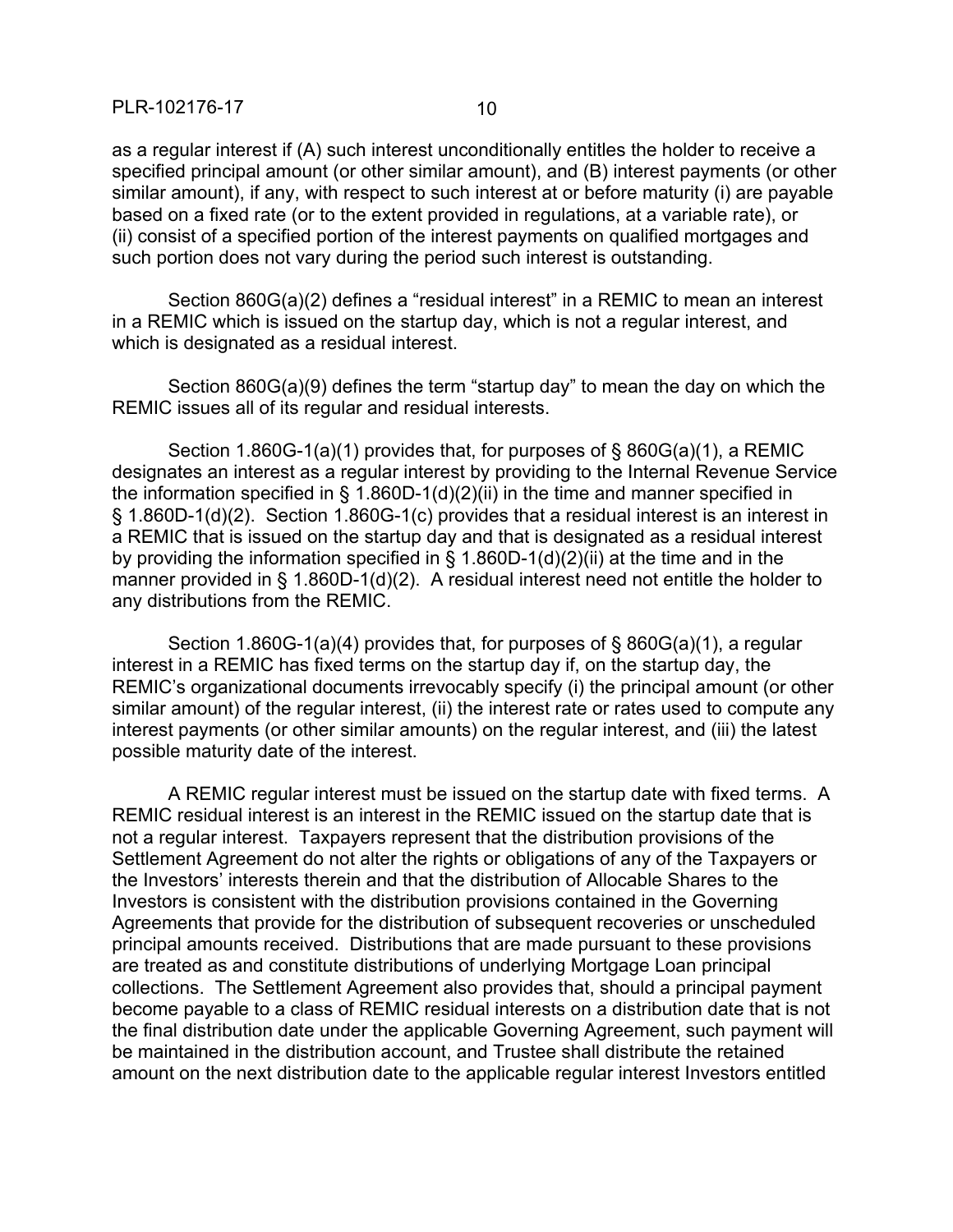to receive a principal distribution of subsequent recoveries or unscheduled payments of principal. Accordingly, the distribution of an Allocable Share to the Investors will not cause any regular interest in a Taxpayer to fail to qualify as a regular interest or the sole class of residual interest in the Taxpayer to fail to qualify as a residual interest.

#### Issue #4: Tax on Contributions after Startup Date and Prohibited Transaction

Except as provided in § 860G(d)(2), § 860G(d)(1) imposes on any amount that is contributed to a REMIC after the startup day a tax equal to 100 percent of the amount contributed. Section 860G(d)(2) provides that the tax on contributions after the startup date shall not apply to any contribution which is made in cash and is (A) a contribution to facilitate a cleanup call (as defined in regulations) or a qualified liquidation, (B) a payment in the nature of a guarantee, (C) a contribution during the 3-month period beginning on the startup day, (D) a contribution to a qualified reserve fund by any holder of a residual interest in the REMIC, or (E) any other contribution permitted in regulations.

Section 860F(a)(1) imposes a tax equal to 100 percent of the net income derived from prohibited transactions. Section 860F(a)(2) defines prohibited transaction to mean one of the following: (A) disposition of any qualified mortgage transferred to the REMIC other than a disposition pursuant to (i) the substitution of a qualified replacement mortgage for a qualified mortgage (or the repurchase in lieu of substitution of a defective obligation), (ii) a disposition incident to the foreclosure, default, or imminent default of the mortgage, (iii) the bankruptcy or insolvency of the REMIC, or (iv) a qualified liquidation; (B) the receipt of any income attributable to any asset which is neither a qualified mortgage nor a permitted investment; (C) the receipt by the REMIC of any amount representing a fee or other compensation for services; or (D) gain from the disposition of any cash flow investment other than pursuant to any qualified liquidation.

As discussed above, the receipt of the Allocable Share by a Taxpayer arises from the Mortgage Loans and each Taxpayer's status as a REMIC. The Allocable Share arises in connection with each Taxpayer's interest in the Mortgage Loans and is neither a contribution of cash to the REMIC nor is it listed as a prohibited transaction in § 860F(a)(2). As a result, the receipt of the Allocable Share by a Taxpayer will not be treated as a prohibited transaction within the meaning of § 860F(a)(2) or as a contribution subject to tax under § 860G(d)(1).

## **Conclusion**

We hereby rule as follows:

1. In the case of each Taxpayer for which a timely, valid and continuing REMIC election has been made in accordance with the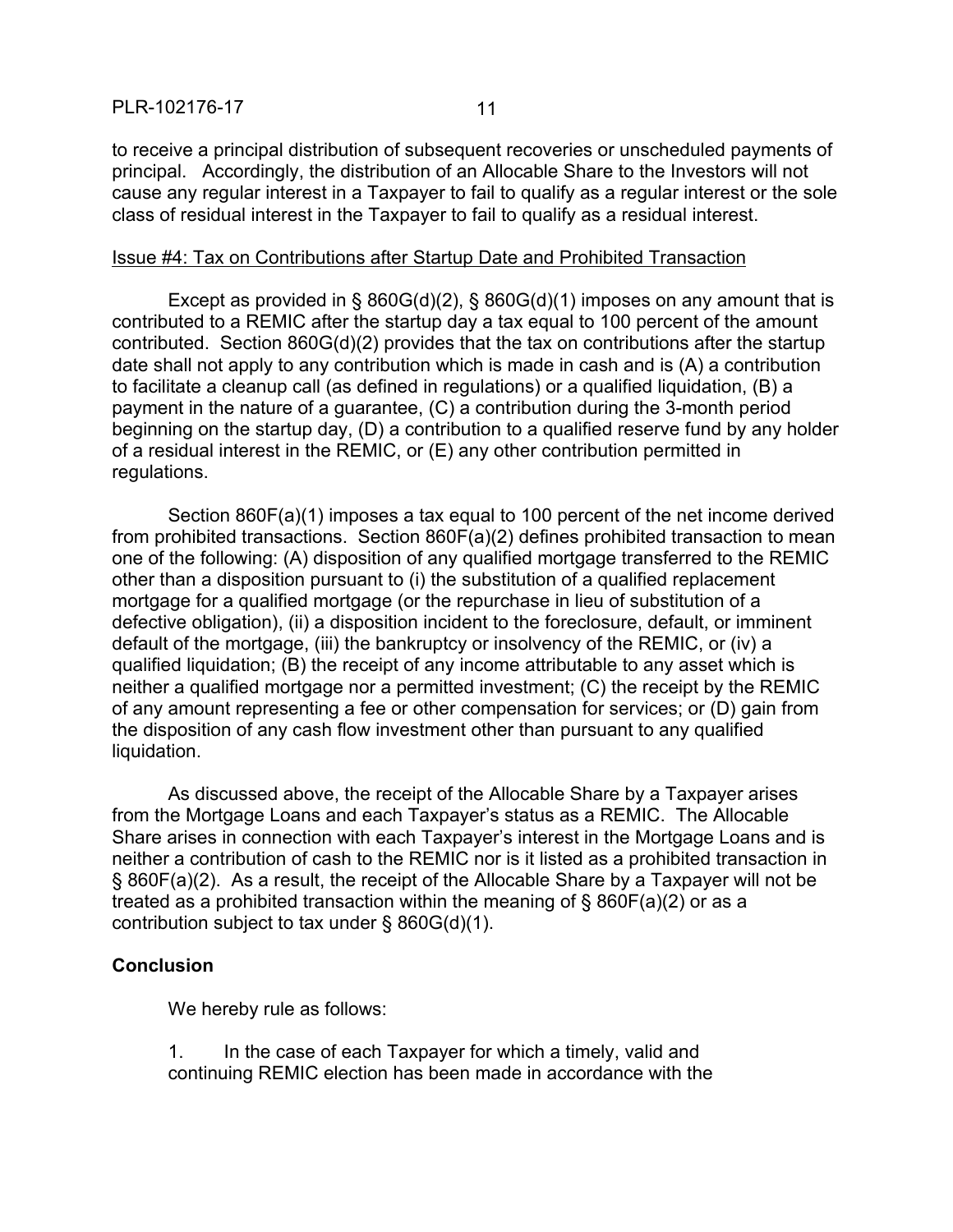applicable Governing Agreement, none of (i) the execution of the Settlement Agreement, (ii) the methodology for determining, and the right to receive, an Allocable Share of the Settlement Payment, or (iii) the receipt of an Allocable Share of the Settlement Payment will cause the Taxpayer to fail to meet the requirements of § 860D(a)(4).

2. In the case of each Taxpayer for which a timely, valid and continuing REMIC election has been made in accordance with the applicable Governing Agreement, the receipt of an Allocable Share of the Settlement Payment will be treated as a payment received on qualified mortgages within the meaning of § 1.860G-2(g)(1)(ii) of the Income Tax Regulations.

3. In the case of each Taxpayer for which a timely, valid and continuing REMIC election has been made in accordance with the applicable Governing Agreement, the distribution of an Allocable Share amount in accordance with the applicable Governing Agreement and the Settlement Agreement will not cause any regular interest in such Taxpayer to fail to qualify as a "regular interest" as defined in § 860G(a)(1) or the sole class of residual interest in such Taxpayer to fail to qualify as a "residual interest" as defined in § 860G(a)(2).

4. In the case of each Taxpayer for which a timely, valid and continuing REMIC election has been made in accordance with the applicable Governing Agreement, the receipt of an Allocable Share amount will not be treated as a "prohibited transaction" within the meaning of § 860F(a)(2) or as a contribution that is subject to the tax imposed under § 860G(d)(1).

This ruling's application is limited to the facts, representations, Code sections, and regulations cited herein. Except as specifically ruled upon above, no opinion is expressed concerning any federal income tax consequences related to the facts herein under any other provisions of the Code. Specifically, we do not rule whether any Taxpayer qualifies as a REMIC under §§ 860A-860G or whether any Mortgage Loan qualifies as a qualified mortgage as defined in § 860G(a)(3).

This ruling is directed only to the taxpayers that requested it. Section 6110(k)(3) provides that it may not be used or cited as precedent. In accordance with the provisions of a Power of Attorney on file, we are sending a copy of this ruling letter to your authorized representative.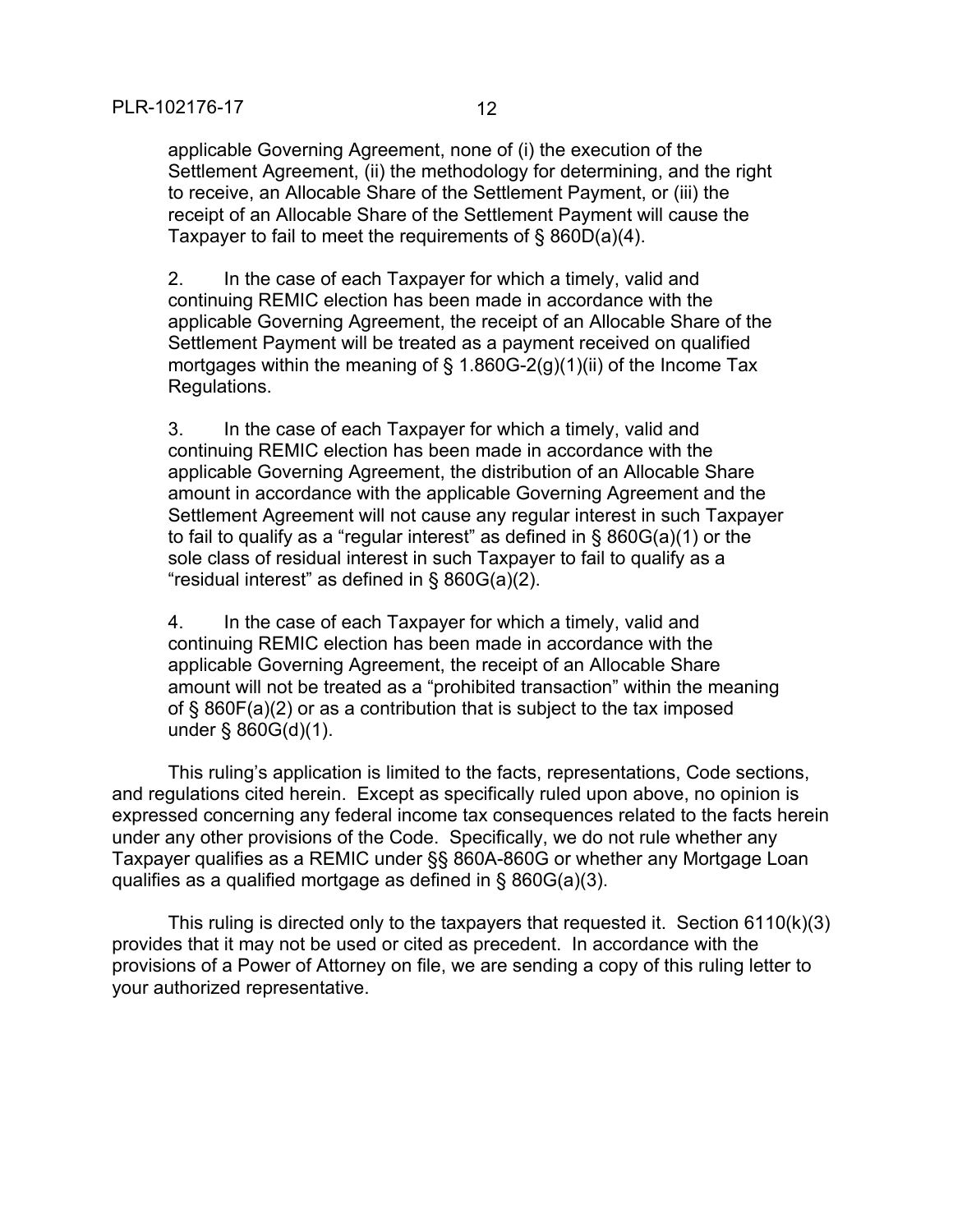The rulings contained in this letter are based upon information and representations submitted by the taxpayer and accompanied by a penalty of perjury statement executed by an appropriate party. While this office has not verified any of the material submitted in support of the request for rulings, it is subject to verification on examination.

Sincerely,

John W. Rogers III John W. Rogers III Senior Technician Reviewer, Branch 6 Office of Associate Chief Counsel (Financial Institutions & Products)

Enclosure:

Copy for Section 6110 purposes

 $cc:$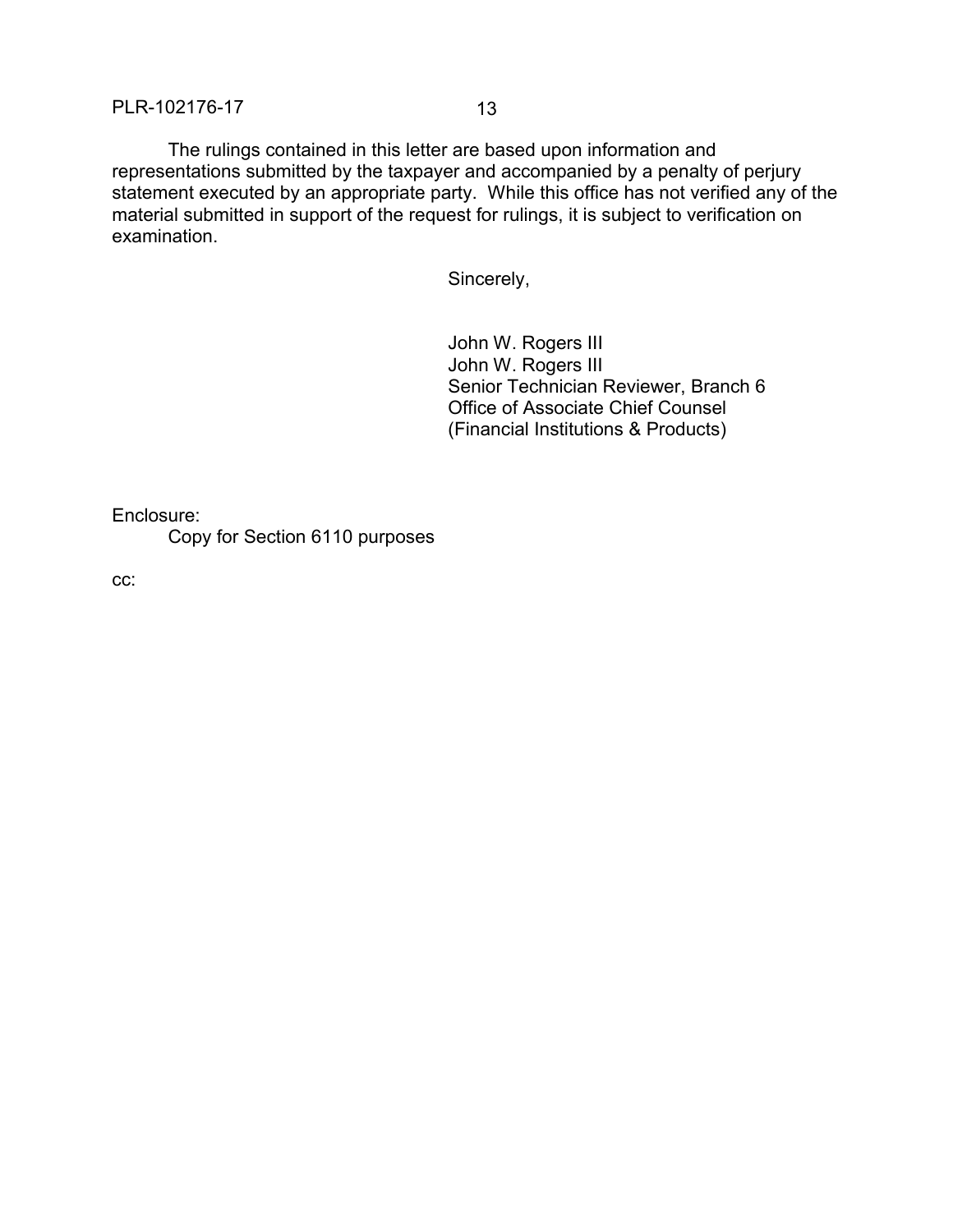# Appendix A

| <b>REMIC NAME</b> | <b>EIN</b> |
|-------------------|------------|
|                   |            |
|                   |            |
|                   |            |
|                   |            |
|                   |            |
|                   |            |
|                   |            |
|                   |            |
|                   |            |
|                   |            |
|                   |            |
|                   |            |
|                   |            |
|                   |            |
|                   |            |
|                   |            |
|                   |            |
|                   |            |
|                   |            |
|                   |            |
|                   |            |
|                   |            |